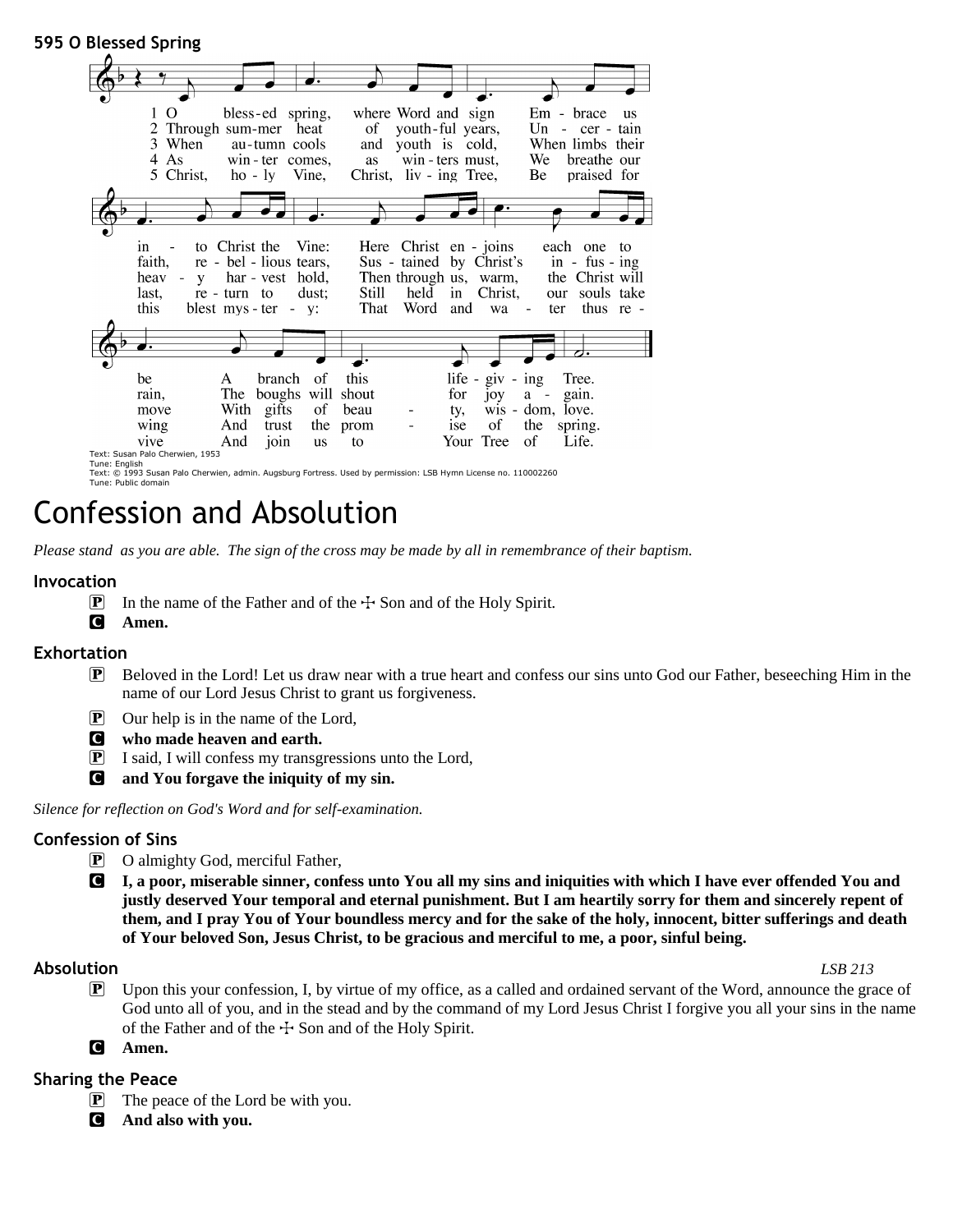# Service of the Word

# **816 From All That Dwell Below the Skies**



# **Salutation and Collect of the Day**

P The Lord be with you.

# C **And also with you.**

P Let us pray.

Lord of all power and might, author and giver of all good things, graft into our hearts the love of Your name and nourish us with all goodness that we may love and serve our neighbor; through Jesus Christ, Your Son, our Lord, who lives and reigns with You and the Holy Spirit, one God, now and forever.

C **Amen.**

*Please be seated.*

# **Verse of the Month**

- P Our service continues as we speak our Verse of the Month from Acts, chapter two, verse thirty-six.
- C **"Let all the house of Israel therefore know for certain that God has made him both Lord and Christ, this Jesus whom you crucified." (Acts 2:36)**

# **Old Testament Reading** *1 Kings 19:9b–21*

Behold, the word of the LORD came to [Elijah], and he said to him, "What are you doing here, Elijah?" <sup>10</sup>He said, "I have been very jealous for the LORD, the God of hosts. For the people of Israel have forsaken your covenant, thrown down your altars, and killed your prophets with the sword, and I, even I only, am left, and they seek my life, to take it away." <sup>11</sup>And he said, "Go out and stand on the mount before the LORD." And behold, the LORD passed by, and a great and strong wind tore the mountains and broke in pieces the rocks before the LORD, but the LORD was not in the wind. And after the wind an earthquake, but the LORD was not in the earthquake. <sup>12</sup>And after the earthquake a fire, but the LORD was not in the fire. And after the fire the sound of a low whisper. <sup>13</sup>And when Elijah heard it, he wrapped his face in his cloak and went out and stood at the entrance of the cave. And behold, there came a voice to him and said, "What are you doing here, Elijah?" <sup>14</sup>He said, "I have been very jealous for the LORD, the God of hosts. For the people of Israel have forsaken your covenant, thrown down your altars, and killed your prophets with the sword, and I, even I only, am left, and they seek my life, to take it away." <sup>15</sup>And the LORD said to him, "Go, return on your way to the wilderness of Damascus. And when you arrive, you shall anoint Hazael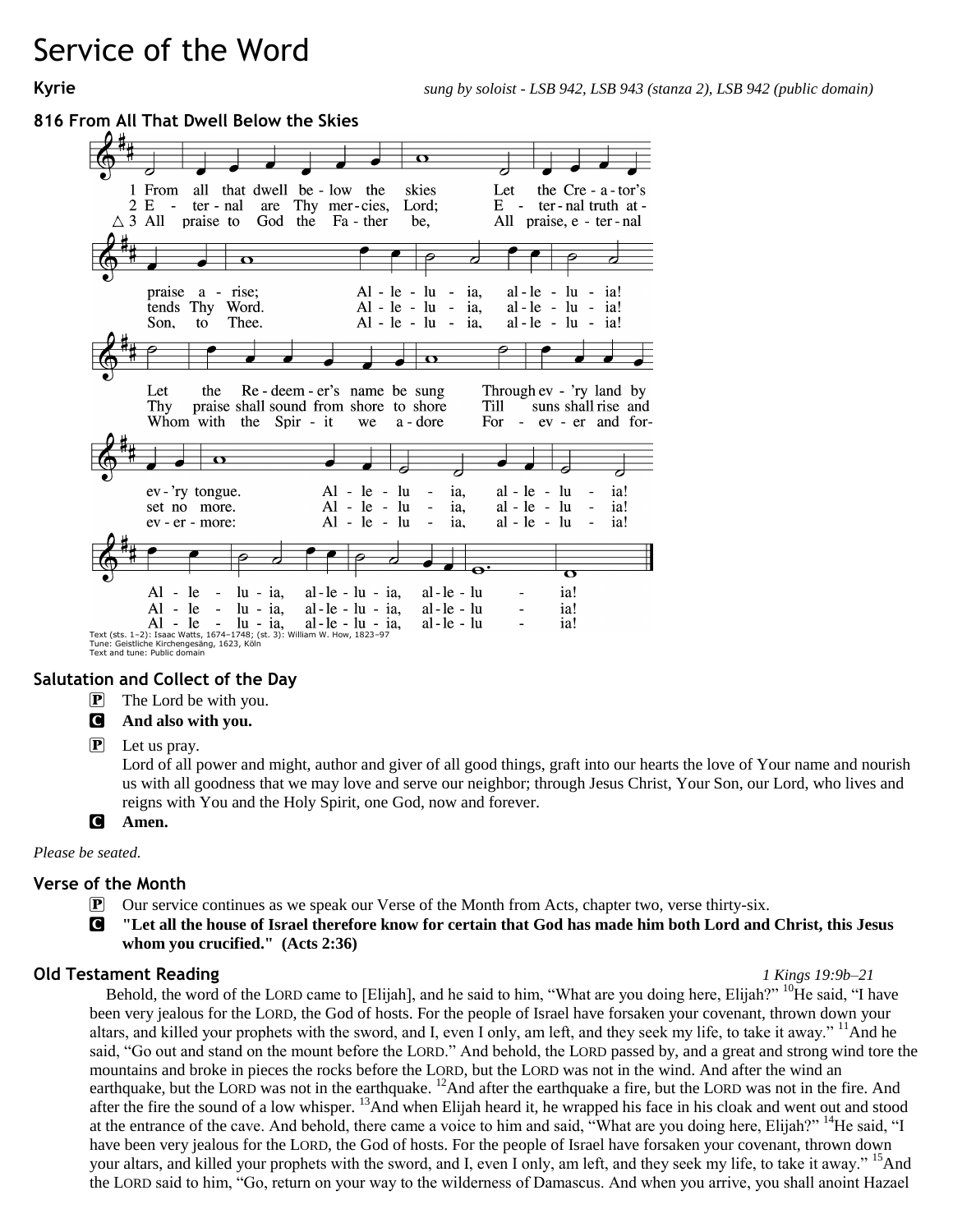to be king over Syria. <sup>16</sup>And Jehu the son of Nimshi you shall anoint to be king over Israel, and Elisha the son of Shaphat of Abel-meholah you shall anoint to be prophet in your place. <sup>17</sup>And the one who escapes from the sword of Hazael shall Jehu put to death, and the one who escapes from the sword of Jehu shall Elisha put to death. <sup>18</sup>Yet I will leave seven thousand in Israel, all the knees that have not bowed to Baal, and every mouth that has not kissed him."

<sup>19</sup>So he departed from there and found Elisha the son of Shaphat, who was plowing with twelve yoke of oxen in front of him, and he was with the twelfth. Elijah passed by him and cast his cloak upon him.  $^{20}$ And he left the oxen and ran after Elijah and said, "Let me kiss my father and my mother, and then I will follow you." And he said to him, "Go back again, for what have I done to you?" <sup>21</sup>And he returned from following him and took the yoke of oxen and sacrificed them and boiled their flesh with the yokes of the oxen and gave it to the people, and they ate. Then he arose and went after Elijah and assisted him.

A This is the Word of the Lord.

C **Thanks be to God.**

- P Preserve me, O God, for in you I take refuge.
- C **I say to the LORD, "You are my Lord; I have no good apart from you."**
- $\mathbf{P}$  As for the saints in the land, they are the excellent ones, in whom is all my delight.
- C **The sorrows of those who run after another god shall multiply; their drink offerings of blood I will not pour out or take their names on my lips.**
- P The LORD is my chosen portion and my cup; you hold my lot.
- C **The lines have fallen for me in pleasant places; indeed, I have a beautiful inheritance.**
- P I bless the LORD who gives me counsel; in the night also my heart instructs me.
- C **I have set the LORD always before me; because he is at my right hand, I shall not be shaken.**
- P Therefore my heart is glad, and my whole being rejoices; my flesh also dwells secure.
- C **For you will not abandon my soul to Sheol, or let your holy one see corruption.**
- $\mathbf{P}$  You make known to me the path of life; in your presence there is fullness of joy; at your right hand are pleasures forevermore.
- **G** Glory be to the Father and to the Son and to the Holy Spirit; as it was in the beginning, is now, and will be **forever. Amen.**

**Epistle** *Galatians 5:1, 13–25*

<sup>1</sup>For freedom Christ has set us free; stand firm therefore, and do not submit again to a yoke of slavery....

<sup>13</sup>For you were called to freedom, brothers. Only do not use your freedom as an opportunity for the flesh, but through love serve one another. <sup>14</sup>For the whole law is fulfilled in one word: "You shall love your neighbor as yourself." <sup>15</sup>But if you bite and devour one another, watch out that you are not consumed by one another.

 $16$ But I say, walk by the Spirit, and you will not gratify the desires of the flesh.  $17$ For the desires of the flesh are against the Spirit, and the desires of the Spirit are against the flesh, for these are opposed to each other, to keep you from doing the things you want to do. <sup>18</sup>But if you are led by the Spirit, you are not under the law. <sup>19</sup>Now the works of the flesh are evident: sexual immorality, impurity, sensuality, <sup>20</sup>idolatry, sorcery, enmity, strife, jealousy, fits of anger, rivalries, dissensions, divisions,  $^{21}$ envy, drunkenness, orgies, and things like these. I warn you, as I warned you before, that those who do such things will not inherit the kingdom of God.  $^{22}$ But the fruit of the Spirit is love, joy, peace, patience, kindness, goodness, faithfulness,

<sup>23</sup>gentleness, self-control; against such things there is no law. <sup>24</sup>And those who belong to Christ Jesus have crucified the flesh with its passions and desires.

 $^{25}$ If we live by the Spirit, let us also walk by the Spirit.

- A This is the Word of the Lord.
- C **Thanks be to God.**

*Please stand as you are able out of respect for the reading of the Holy Gospel.*

# **Holy Gospel** *Luke 9:51–62*

**P** The Holy Gospel according to St. Luke, the ninth chapter.

# **G** Glory to You, O Lord.

 $<sup>51</sup>$ When the days drew near for [Jesus] to be taken up, he set his face to go to Jerusalem.  $<sup>52</sup>$ And he sent messengers ahead of</sup></sup> him, who went and entered a village of the Samaritans, to make preparations for him. <sup>53</sup>But the people did not receive him, because his face was set toward Jerusalem. <sup>54</sup>And when his disciples James and John saw it, they said, "Lord, do you want us to tell fire to come down from heaven and consume them?" <sup>55</sup>But he turned and rebuked them. <sup>56</sup>And they went on to another village.

 $57$ As they were going along the road, someone said to him, "I will follow you wherever you go."  $58$ And Jesus said to him, "Foxes have holes, and birds of the air have nests, but the Son of Man has nowhere to lay his head." <sup>59</sup>To another he said, "Follow me." But he said, "Lord, let me first go and bury my father." <sup>60</sup>And Jesus said to him, "Leave the dead to bury their own dead. But as for you, go and proclaim the kingdom of God." <sup>61</sup>Yet another said, "I will follow you, Lord, but let me first

**Psalmody** *Psalm 16:1-11*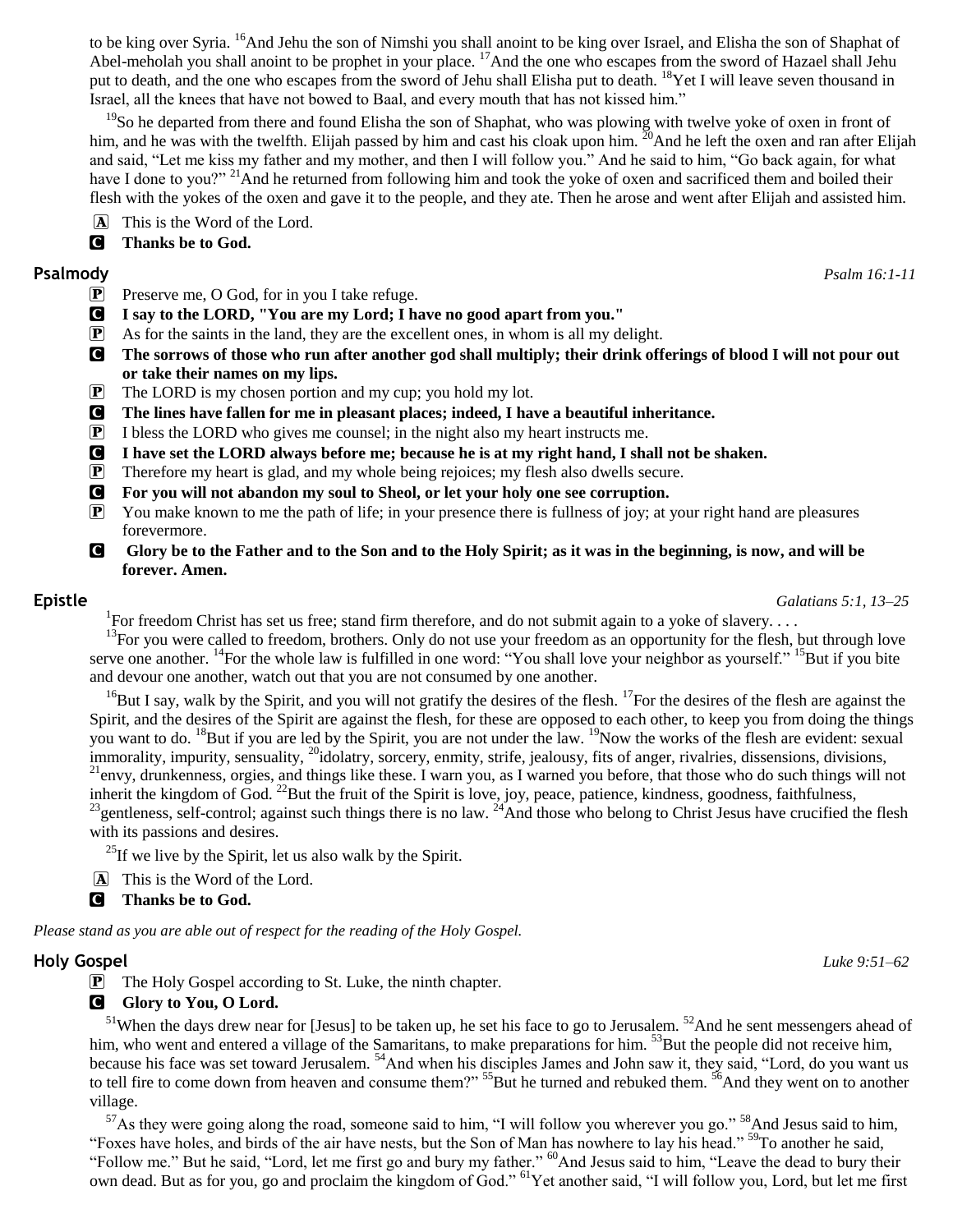say farewell to those at my home." <sup>62</sup>Jesus said to him, "No one who puts his hand to the plow and looks back is fit for the kingdom of God."

P This is the Gospel of the Lord.

C **Praise to You, O Christ.**

# **Apostles' Creed**

C **I believe in God, the Father Almighty, maker of heaven and earth.**

> **And in Jesus Christ, His only Son, our Lord, who was conceived by the Holy Spirit, born of the virgin Mary, suffered under Pontius Pilate, was crucified, died and was buried. He descended into hell. The third day He rose again from the dead. He ascended into heaven and sits at the right hand of God the Father Almighty. From thence He will come to judge the living and the dead.**

**I believe in the Holy Spirit, the holy Christian Church, the communion of saints, the forgiveness of sins, the resurrection of the body,** and the life  $\div$  everlasting. Amen.

*Please be seated.*

#### **Sermon**



# **688 "Come, Follow Me," the Savior Spake**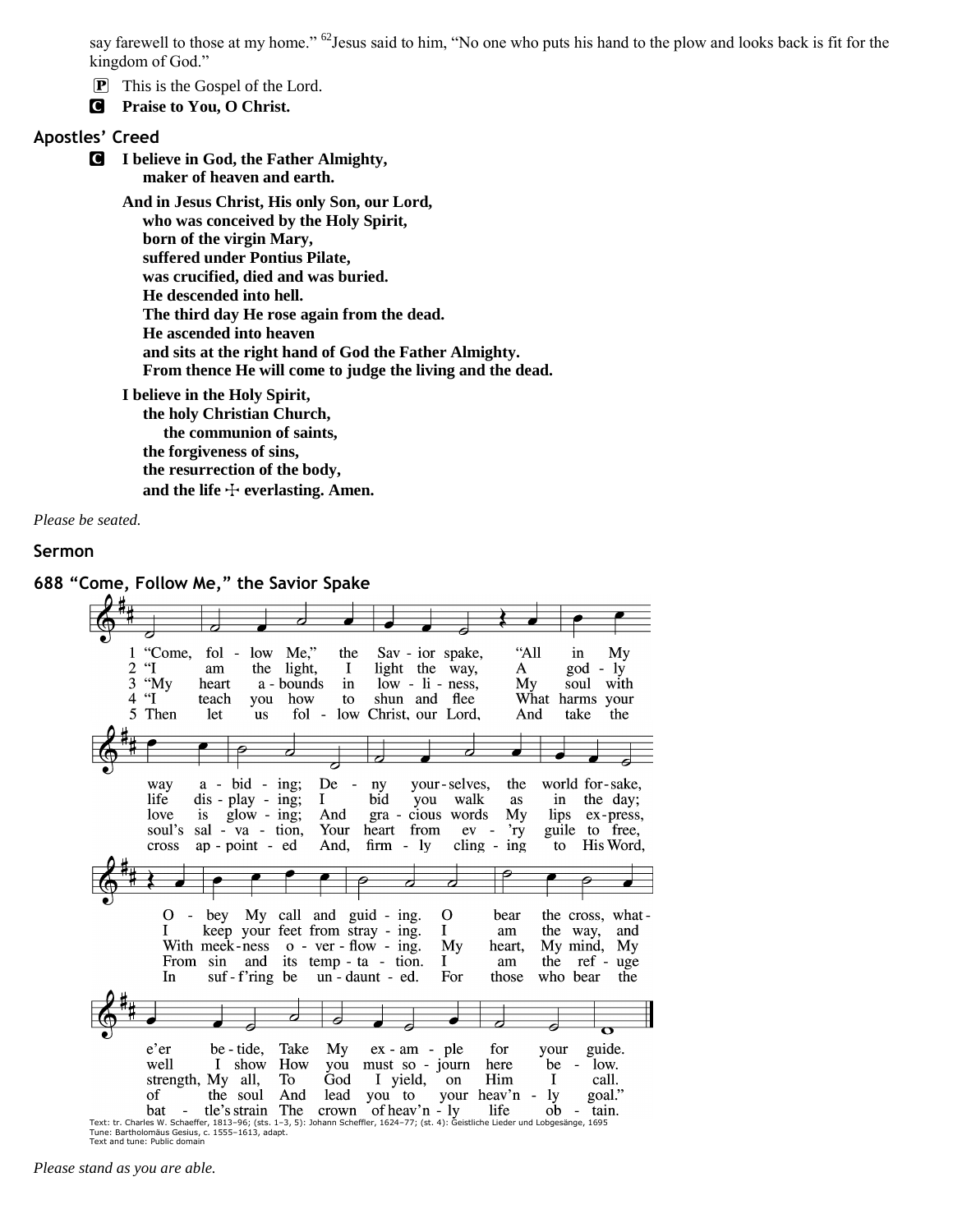# **Prayer of the Church**

P Friends in Christ, I urge you all to lift up your hearts to God and pray with me as Christ our Lord has taught us and freely promised to hear us.

God, our Father in heaven, look with mercy on us, Your needy children on earth, and grant us grace that Your holy name be hallowed by us and all the world through the pure and true teaching of Your Word and the fervent love shown forth in our lives. Graciously turn from us all false doctrine and evil living whereby Your precious name is blasphemed and profaned. Lord, in Your mercy,



*Please be seated.*

# Service of the Sacrament

*Please stand as you are able.*

# **Preface** *LSB 216*

- $\boxed{\mathbf{P}}$  The Lord be with you.
- C **And also with you.**
- $\left| \mathbf{P} \right|$  Lift up your hearts.
- C **We lift them to the Lord.**
- P Let us give thanks to the Lord our God.
- C **It is right to give Him thanks and praise.**
- P It is truly good, right, and salutary that we should at all times and in all places give thanks to You, O Lord our God, king of all creation, for You have had mercy on us and given Your only-begotten Son that whoever believes in Him should not perish but have eternal life. Grant us Your Spirit, gracious Father, that we may give heed to the testament of Your Son in true faith and, above all, firmly take to heart the words with which Christ gives to us His body and blood for our forgiveness. By Your grace, lead us to remember and give thanks for the boundless love which He manifested to us when, by pouring out His precious blood, He saved us from Your righteous wrath and from sin, death, and hell. Grant that we may receive the bread and wine, that is, His body and blood, as a gift, guarantee, and pledge of His salvation. Graciously receive our prayers; deliver and preserve us. To You alone, O Father, be all glory, honor, and worship, with the Son and the Holy Spirit, one God, now and forever.
- C **Amen.**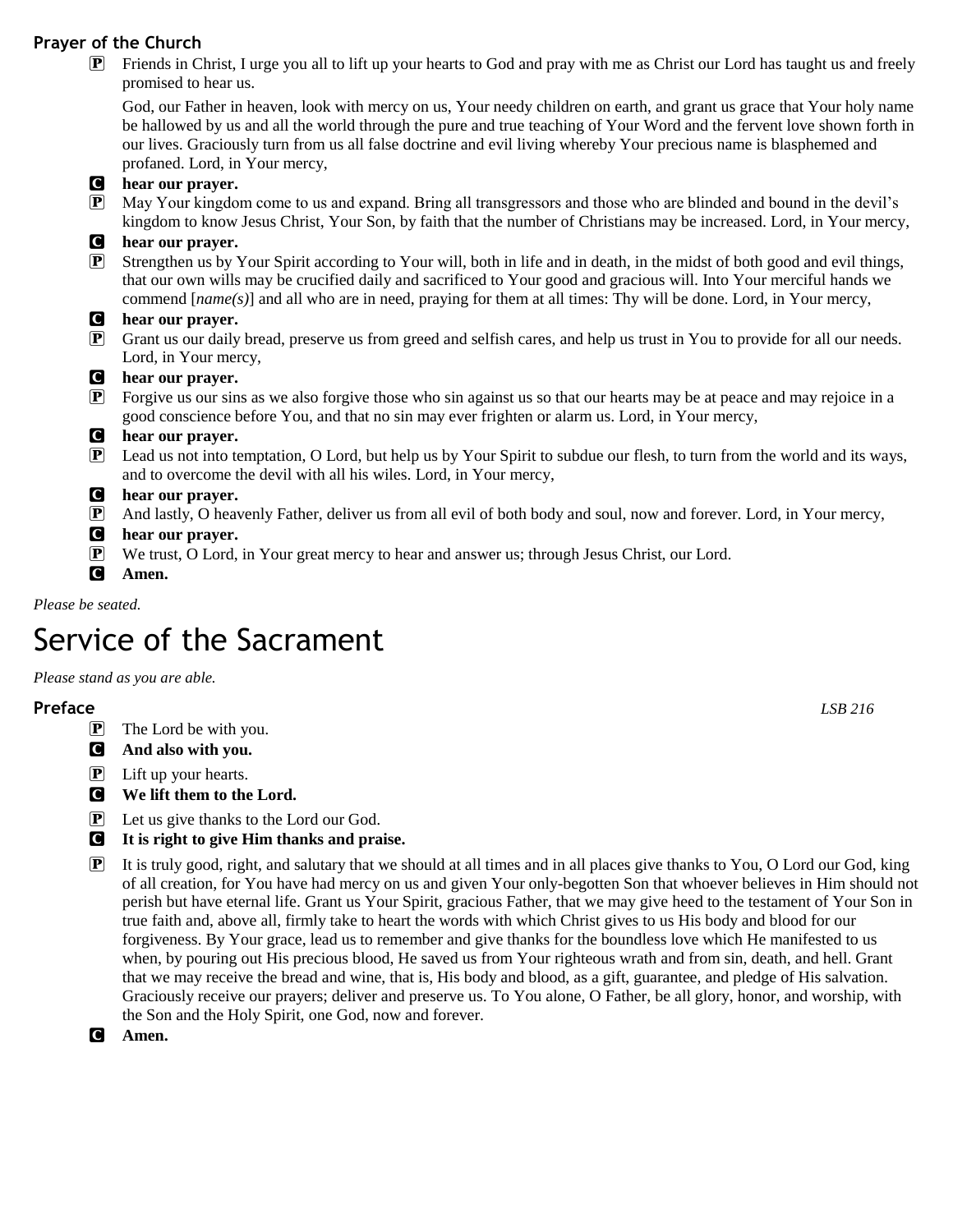# **Lord's Prayer**

C **Our Father who art in heaven, hallowed be Thy name, Thy kingdom come, Thy will be done on earth as it is in heaven; give us this day our daily bread; and forgive us our trespasses as we forgive those who trespass against us; and lead us not into temptation, but deliver us from evil. For Thine is the kingdom and the power and the glory forever and ever. Amen.**

# **The Words of Our Lord**

P Our Lord Jesus Christ, on the night when He was betrayed, took bread, and when He had given thanks, He broke it and gave it to the disciples and said: "Take, eat; this is  $My + body$ , which is given for you. This do in remembrance of Me." In the same way also He took the cup after supper, and when He had given thanks, He gave it to them, saying: "Drink of it, all of you; this cup is the new testament in My  $\pm$  blood, which is shed for you for the forgiveness of sins. This do, as often as you drink it, in remembrance of Me."

# **Pax Domini**

- **P** The peace of the Lord be with you always.
- C **Amen.**



### *Please be seated.*

# **Distribution**

*The pastor and those who assist him receive the body and blood of Christ first and then distribute them to those who come to receive, saying:*

### **Distribution** *217*

Take, eat; this is the true body of our Lord and Savior Jesus Christ, given into death for your sins. **Amen.**

Take, drink; this is the true blood of our Lord and Savior Jesus Christ, shed for the forgiveness of your sins. **Amen.**

*In dismissing the communicants, the following is said:*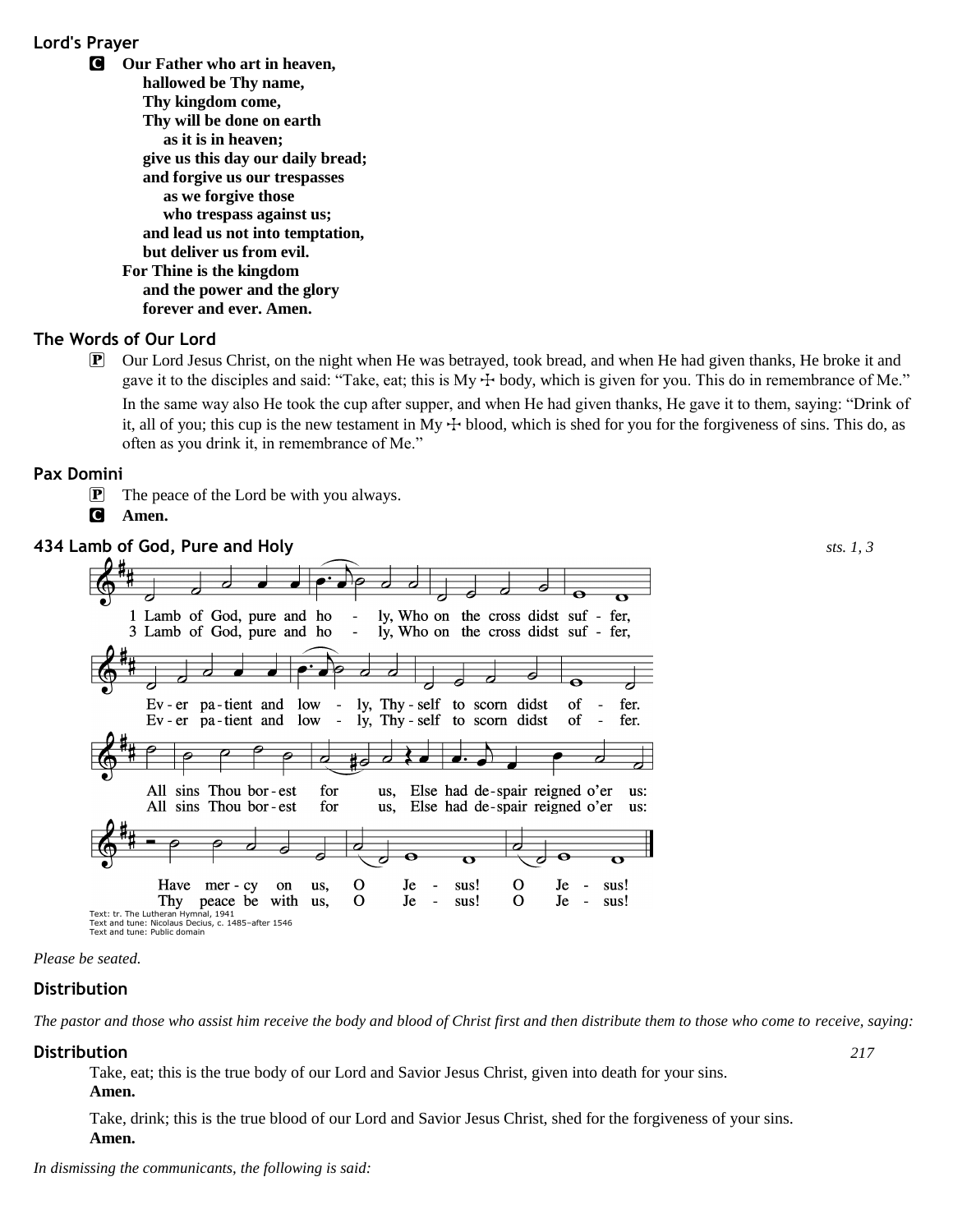# **Dismissal Statement** *218*

- **P** The body and blood of our lord Jesus Christ strengthen and preserve you in body and soul to life everlasting. Depart  $\pm$  in peace and joy.
- C **Amen.**

# **976 Give Me Jesus**



Text and tune: African American spiritual Text and tune: Public domain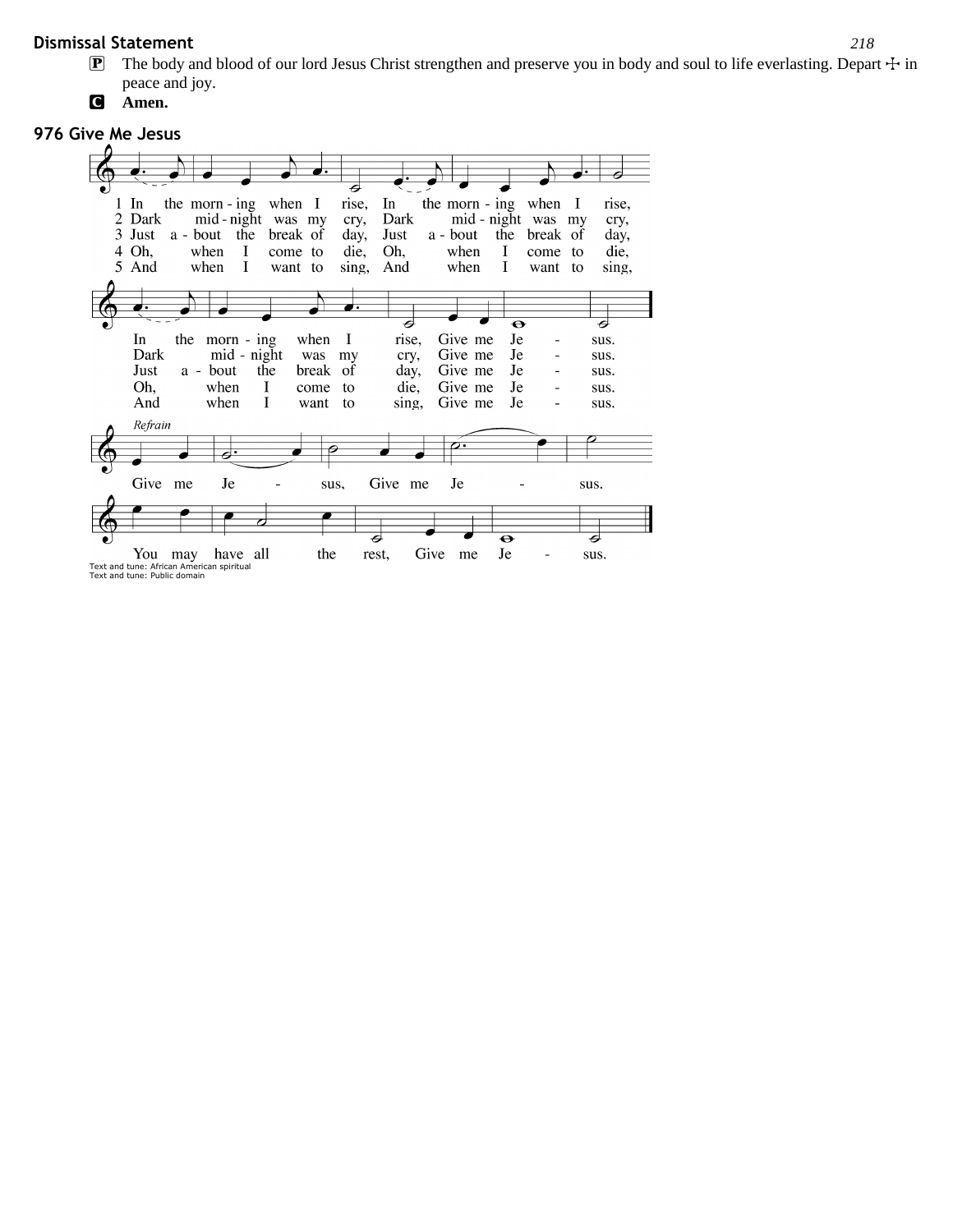

Text: © 1978 Lutheran Book of Worship. Used by permission: LSB Hymn License no. 110002260 Tune: Public domain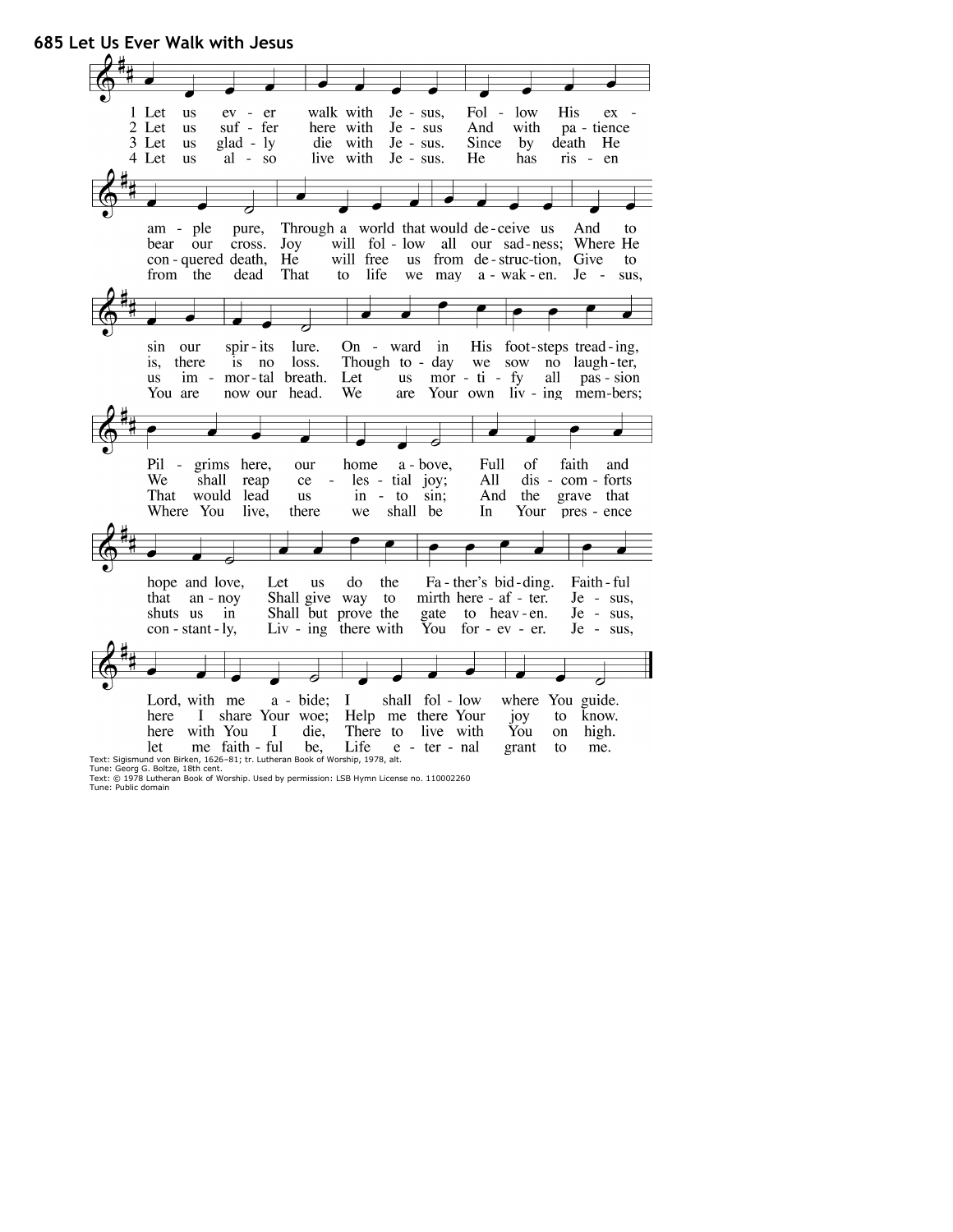**602 The Gifts Christ Freely Gives** 1 The gifts Christ free - ly gives He gives to you and me 2 The gifts flow from the font Where He calls us His own; 3 The gifts of grace and peace From  $ab - so - lu - tion$ flow; 4 The gifts are there each day The ho - ly Word is read;  $\overline{\mathcal{P}}$ To His Church, His bride, be His cho-sen, saved and free! lone. **New** life He gives that makes Us His and His a The pas - tor's words are Christ's For us know. to trust and God's chil-dren lis - ten, hear, Re - ceive, and they are fed. ⇁. Saints blest with these rich gifts chil-dren who - claim Are pro With Word; Here He for - gives our sins wa - ter and His For - give-ness that we need Is grant - ed to  $\overline{u}$ s there: Christ fills them with Him - self, Blest words that give them life, cling That they were won by Christ And to His strong name. The tri - une God Him-self Gives pow'r to call Him Lord. The Lord of mer - cy sends Us forth in His blest care.  $Re - stor - ing$ and  $re$  - fresh - ing Them for this world's strife. 5 The gifts are in the feast, 6 All glory to the One Gifts far more than we see; Who lavishes such love; Beneath the bread and wine The triune God in love Assures our life above. Is food from Calvary. The body and the blood His means of grace for us Remove our ev'ry sin; Are gifts He loves to give; All thanks and praise for His We leave His presence in His peace, renewed again. Great love by which we live! Text: Richard C. Resch, 1947 Tune: Charles J. Dale, 1842–1912, alt.

Text: © 2001 Richard C. Resch. Used by permission: LSB Hymn License no. 110002260 Tune: Public domain

# **632 O Jesus, Blessed Lord, to Thee**



# **Post-Communion Collect**

A Let us pray.

We give thanks to You, almighty God, that You have refreshed us through this salutary gift, and we implore You that of Your mercy You would strengthen us through the same in faith toward You and in fervent love toward one another; through Jesus Christ, Your Son, our Lord, who lives and reigns with You and the Holy Spirit, one God, now and forever.

C **Amen.**